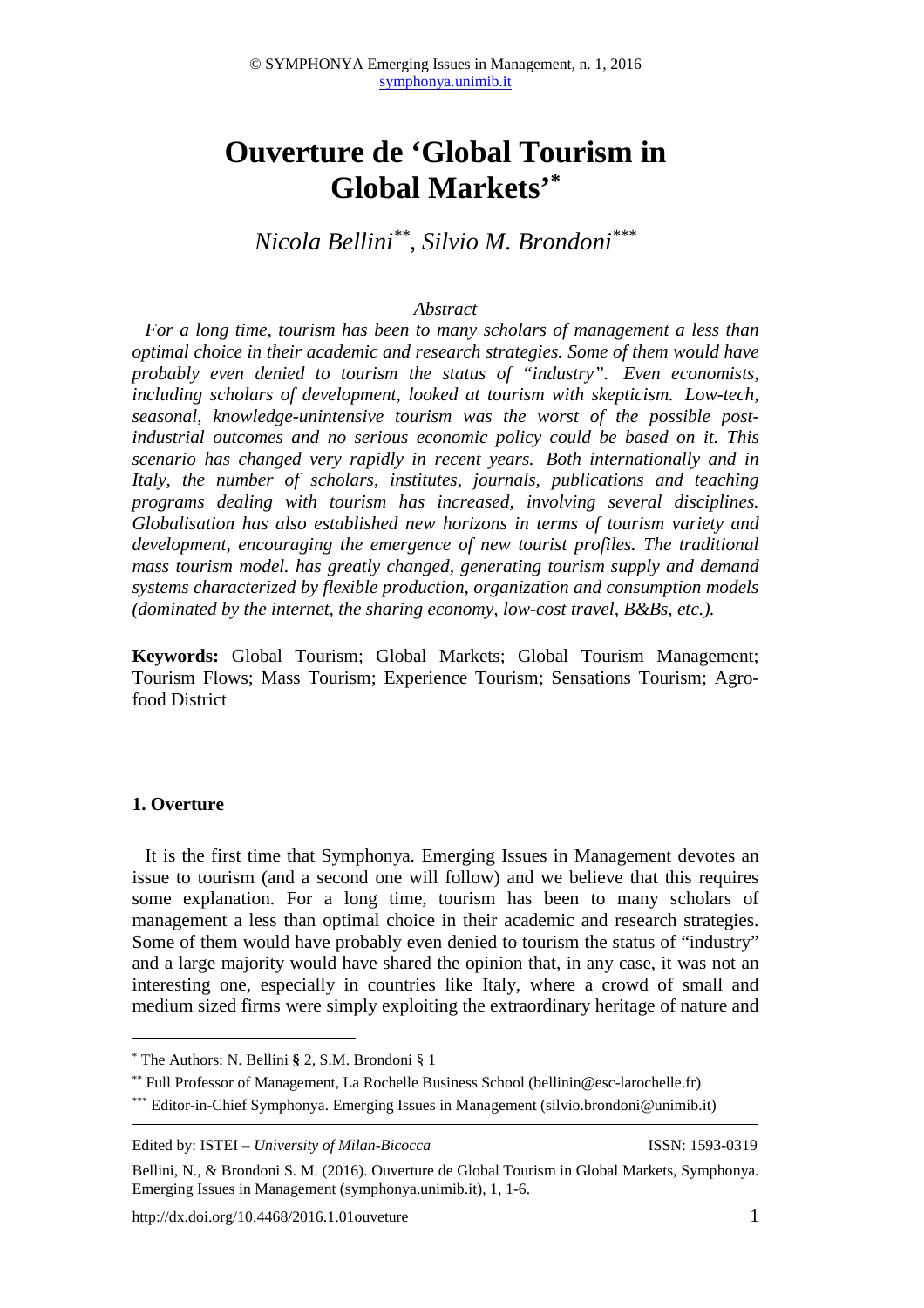history with a *rentier* approach. Only some large corporations, mostly abroad, seemed to realize a variation of the "industrialization of services", by importing management tools and methods that had been brought to maturity in the hardcore industries.

Even economists, including scholars of development, looked at tourism with skepticism. In the predominant industrialist view, only manufacture would guarantee that a country or region was on the "high road" of development. Lowtech, seasonal, knowledge-*un*intensive tourism was the worst of the possible postindustrial outcomes and no serious economic policy could be based on it.

In many academic communities, tourism research was left almost completely in the hands of geographers, who based their understanding of the tourist phenomenon on their peculiar (and often creatively interdisciplinary) descriptive techniques of places and of their demographic, social, economic and physical evolution.

This scenario has changed very rapidly in recent years. Both internationally and in Italy, the number of scholars, institutes, journals, publications and teaching programs dealing with tourism has increased, involving several disciplines (some of the most remarkable contributions coming, e.g., from sociology) and fully adopting both the best standards (as well as some of the worst habits) of contemporary social sciences.

There are manifold reasons behind this change. First of all, figures themselves impose to take tourism seriously. According to the United Nations World Tourism Organization (UNWTO), tourism amounts to 10% of the global GDP and 7% of the world exports, originating one out of eleven jobs. This is the result of a spectacular growth of the phenomenon: there were 25 million international tourists in 1950 and almost 1.2 billion in 2015, adding to more than 5 billion domestic tourists (UNWTO, 2016). Because of this, tourism has undoubtedly been a major factor of resilience for both local and national economies during the recent world economic crisis and an engine of export-led growth.

On this background, the dynamics of tourism presents a number of features of the greatest interest to both practice and research:

- growth coincides with a reshuffling of the global market that is marked by the role of emerging economies, led by China, which is now the largest source of outbound flows. According to UNWTO (2016), "the market share of emerging economies increased from 30% in 1980 to 45% in 2015, and is expected to reach 57% by 2030, equivalent to over 1 billion international tourist arrivals". In the medium and long term this dramatizes several problems ranging from adequate transport infrastructures to intercultural management;

- sustainability has been highlighted in several occasions as a major challenge for contemporary tourism: it is both a collective challenge for public policies in charge of preserving natural and historic heritage and a management challenge for individual destinations and companies. It is not only a vital challenge for an industry that depends on the quality of the "experiencescape", but also a complex one, because it involves social and economic dimensions, as it is shown by the rising anti-tourism movements worldwide;

- the impact of Internet is unparalleled, compared to other industries. Increasingly through mobile applications, Internet hosts a large part of the customer's decision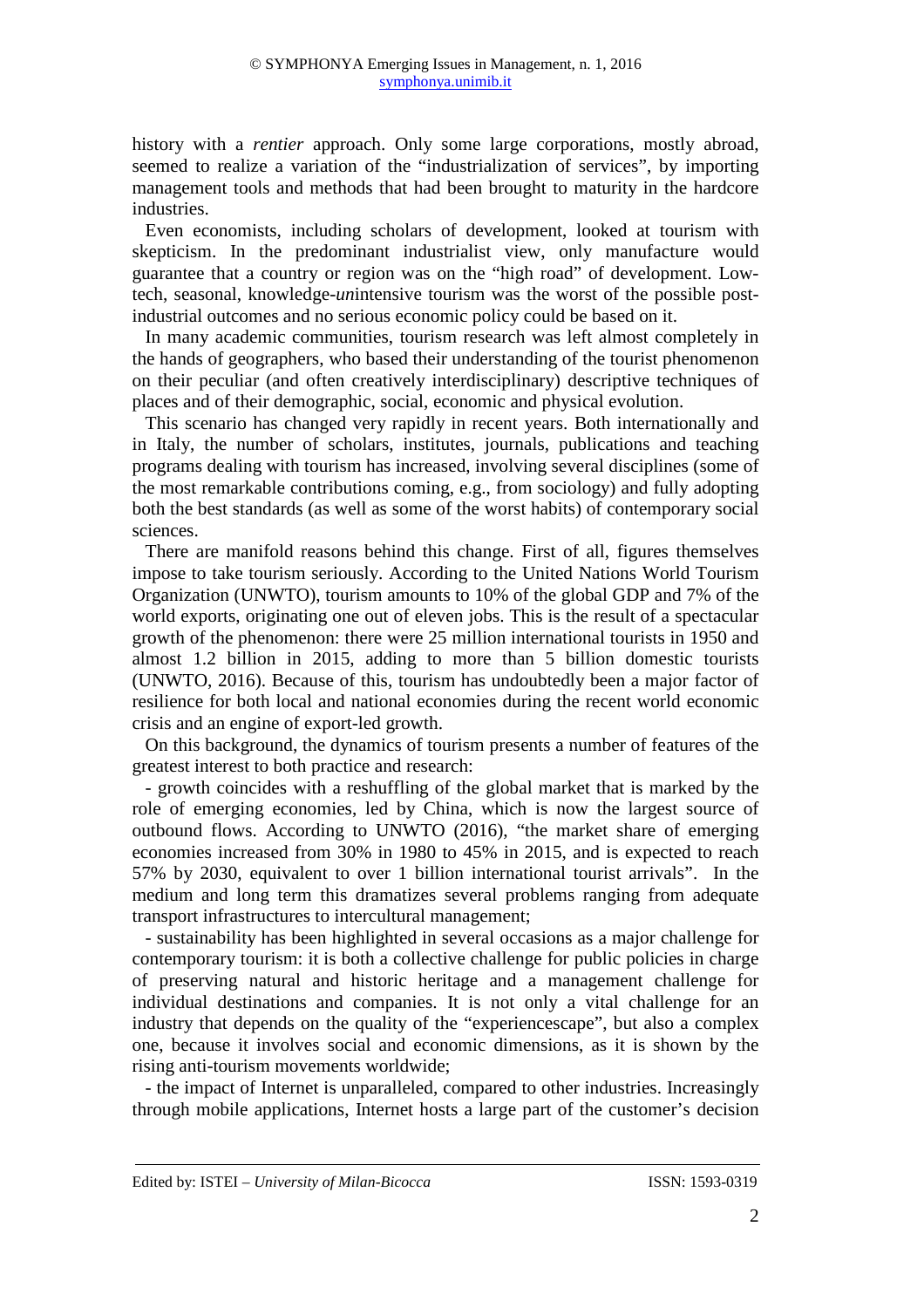making and buying process and, through social networks and specialized sites, shapes the reputation of companies and destinations;

- new companies have emerged and grown, taking full advantage of the web. They have redesigned the industry, by introducing advanced forms of intermediation, based on platforms that are managed globally, but with the ability to serve individual companies in the most peripheral areas. In some cases, these platforms have also been able to intercept the societal mood favoring alternative types of economic relations (i.e. the so-called sharing economy);

- as a reaction to the market power of these global platforms, large companies have designed and are implementing strategies based on mergers and acquisition and on their ability to dis-intermediate the relationship with the customer on a global scale. At the same time also individual companies try to escape the dominance of global platforms though a much more sophisticated (although relatively low cost) approach to the Internet and to social networks;

- the interaction with other industries has always been a significant feature of tourism, but the ability of cross-industry networking has proved increasingly decisive for the competitiveness of both tourism and the contributing industry. Tourism relates to these industries in many respects: to strengthen the identity of destinations and tourist packages, to improve quality, to re-design and reauthenticate experiences etc. There are many examples of industries (from the agrifood to the fashion and luxury), that are increasingly integrating tourism in their approach to the market, not just in promotional terms, but also as new dynamic market spaces;

- technological innovation has become a key factor of competitiveness, but it is not limited to the mere application of technologies developed in other industries (and especially of ICTs). Either directly or indirectly, tourism is the experimental field of a number of new technologies that contribute to its efficiency, but also to re-invent tourist products and experiences (e.g. through innovative logistics and transportation, virtual environments, humanoid robotics etc.) or to safeguard tourist assets (e.g. through biotechnologies, green technologies etc.). In other cases, tourism is concerned by the diffusion of innovation through "related variety" mechanism (e.g. health tourism);

- human capital in tourism is also changing its role and characters. Let us just consider the amount of knowledge required in order to manage highly internationalized, but also highly fragmented tourist flows, even at relatively low operational levels. In the past, the industrialist critique has an easy task of dismissing tourism as the employer of low-skilled, temporary and underpaid workers. This picture is increasingly unrealistic and contemporary tourism challenges educational systems that reflect an outdated vision of the labor content of these businesses (like the Italian one).

Facing all these changes, scholars of management are required to devote to tourism a much more consistent and qualified attention than in the past. The good news for researchers is that this effort cannot be realized only by recycling concepts and tools into "just another new sector", but creative efforts are needed to develop tourism-specific analysis, based on paradigms that derive from a more realistic view of market dynamics (like the "market-driven management" approach that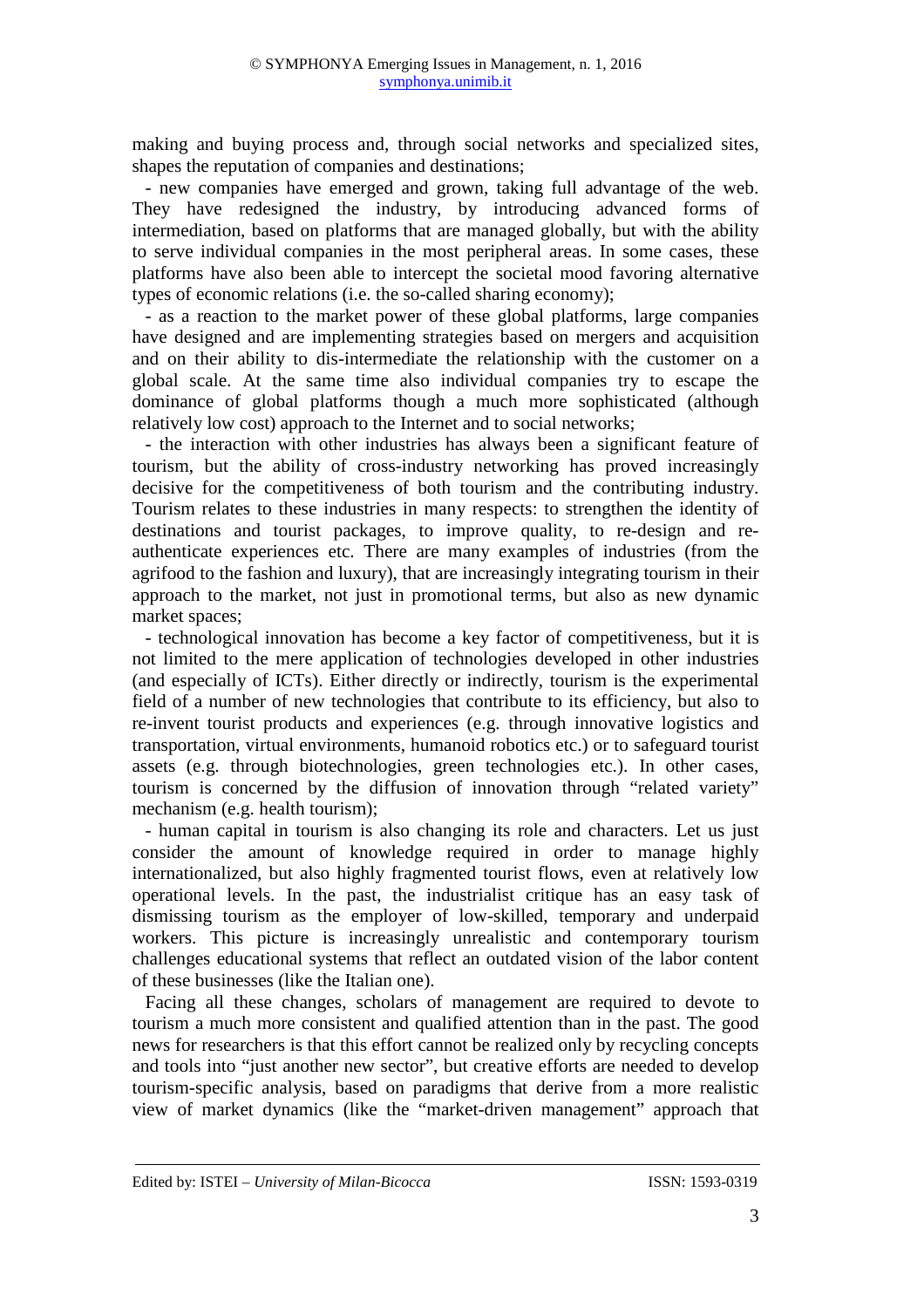characterizes much of the research work presented in this journal) and of value creation (like the "service-dominant logic" in marketing).

In other words, tourism is rapidly moving from a theory-importing research field to a theory-exporting one. Also because of the paradigmatic significance of "postmodern" consumption in tourism, this field of research is now providing the ground to develop concepts and tools that are bound to have much wider applications. The solutions given to issues like the experiential dimension of consumption, the shaping of e-reputation, the role of information systems in interpreting market dynamics, the co-creation by customers (just to name a few) are likely to be relevant on much more than just tourism.

## **2. Global Tourism Management and Agro-Food Districts**

Over the past 50 years, global tourism has undergone tremendous growth, with 2015 registering over one billion international arrivals versus around 25 million in 1950.

Globalisation has also established new horizons in terms of tourism variety and development, encouraging the emergence of new tourist profiles, where the motivations and traditional behaviours are replaced by more volatile and contradictory behaviours.

The traditional mass tourism model that emerged in the '60s characterized by standardized tourism products and markets dominated by the supply (especially airlines and tour operators) has greatly changed, generating tourism supply and demand systems characterized by flexible production, organization and consumption models (dominated by the internet, the sharing economy, low-cost travel, B&Bs, etc.). These new trends have generally fostered the emergence of individualistic preferences of tourists and travellers with different backgrounds, ages and incomes but united by the search for 'wellbeing tourism', first of all food, which dominates and far surpasses all other motivations of tourism and travel in Italy (cultural, monumental, study, religious, etc.)

In the Mediterranean, and particularly in Italy, these profound changes extol the drivers of excellent quality of tourism production and consumption. Affirming in this new context (for the first time globally, after EXPO 2015) is the priority of 'High-Quality Italian Lifestyle' food consumption, exalted by quality food districts as a 'premium image' of economically sustainable tourism on a local level and socially sustainable on a global level.

Quality tourist-agro-food districts are production areas with a significant economic presence and production interrelationships and interdependencies between tourism, agro-food and agricultural enterprises, qualified by typical or traditional production.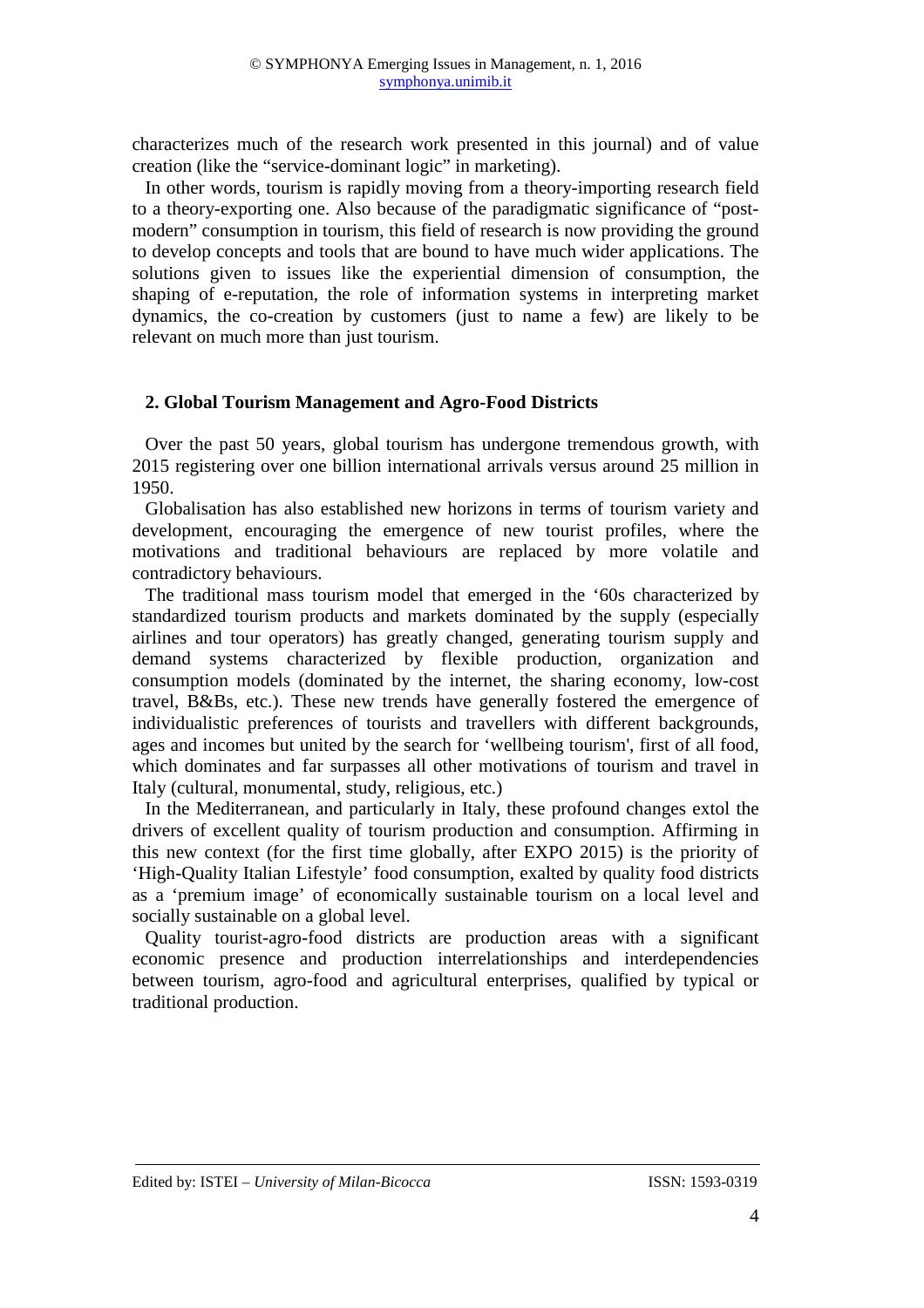

**Figure 1:** *Italy - Regional Map of Quality Agro-Food Districts*

High quality food districts develop from the strong regional entrenchment of the production activity of reference. Just some of the best known include: Venetian wine specialization, Lombardy agricultural livestock, the ham districts of Parma and San Daniele, the cheeses of Parmigiano Reggiano, Grana Padano and Pecorino Romano, Padano tomatoes, Gragnano pasta, the Vulture beverage industry (wine and mineral waters), the fruit and vegetable production in Metapontino, in the plains of Sybaris, in the Alessandria region and in the Lombard Po Valley, the rice culture of Piedmont and Lombardy, and so forth

However, in the Italian tourism development policies, high-quality agro-food districts clash with global tourism management due to their different economic and financial conceptions of the time factor.

Global tourism management is in fact conditioned by the strict rules of financial profitability indicators at the base of 'time-based competition' of global tourism products.

By contrast, agro-food districts base their identity on local culture and traditions and thus their development disregards the 'time-based' approach, preferring to connote themselves as a physical reality, with a static location, where different operators interact with social relationships, relations of proximity and with rules designed to foster the convergence of interests and problem sharing.

The different economic and financial power relations that characterize districts and global corporations therefore bring into focus the 'risk of transformation and dispossession' of quality agro-food districts (and once dispossessed, their abandonment) by global tourism operators.